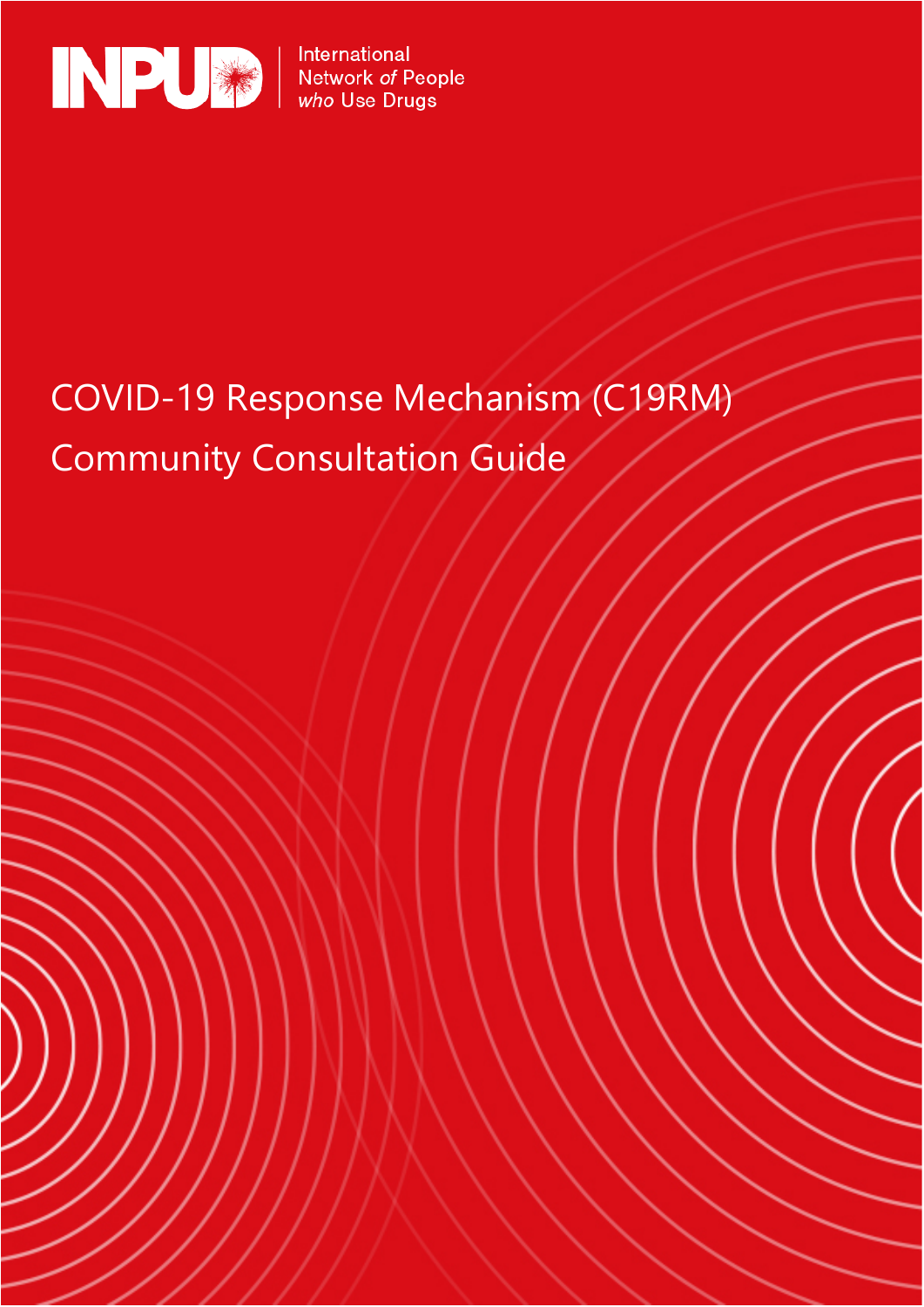

## COVID-19 Response Mechanism (C19RM) Community Consultation Guide

### Introduction

This brief is designed to support key populationled organisations to engage in and contribute to the preparation of funding requests for the C19RM 2.0. An important way to identify and amplify community needs and priorities is to hold community consultations, document and submit needs and priorities to the CCM and document the process of engagement.

Being able to access funding through the C19RM is an **important opportunity** to strengthen and fund key population-led organisations and responses to COVID-19. According to the [C19RM](about:blank)  [Guidelines,](about:blank) countries **must** consult with key populations, community and civil society organisations **prior** to submitting funding requests to the C19RM and those requests must be endorsed by all members of the Country Coordinating Mechanism (CCM).

The C19RM funds: reducing disruptions to service delivery caused by COVID-19 [\(mitigation\)](about:blank); changing current programme strategies to improve access to high quality services (adaptation); and speeding up interventions that will allow countries to meet their targets (catchup).

It is important to propose interventions designed to support and expand **community systems**. Eligible interventions must address COVID-19 related issues and can cover:

- negative impacts on health service delivery for key populations,
- responses to human rights and gender issues,
- community-led monitoring,
- community-led advocacy and research,
- social mobilisation, building community linkages and coordination,
- organisational capacity building, planning and leadership development,
- responses to gender-based violence.

The GF Community, Rights and Gender (CRG) department has given [examples](about:blank) of eligible activities. Some of the proposed interventions include, but are not limited to:

- strengthening existing drop-in centres, safe spaces and community clinics,
- supporting integration of COVID-19 responses in health service delivery,
- community-led COVID-19 testing, countering COVID-19 misinformation or vaccine hesitancy,
- community-led monitoring and reporting on quality of services, stock-outs, and human rights violations,
- raising awareness on the potential rights violations against key populations in the context of COVID-19,
- equipping key populations with personal protective equipment (PPE) and other strategies to ensure the safety of community health service providers,
- nutritional support and essential health commodities,
- facilitating access to peer support groups and other online/phone-based counselling,
- capacity building of community-led organisations to monitor, train and advocate.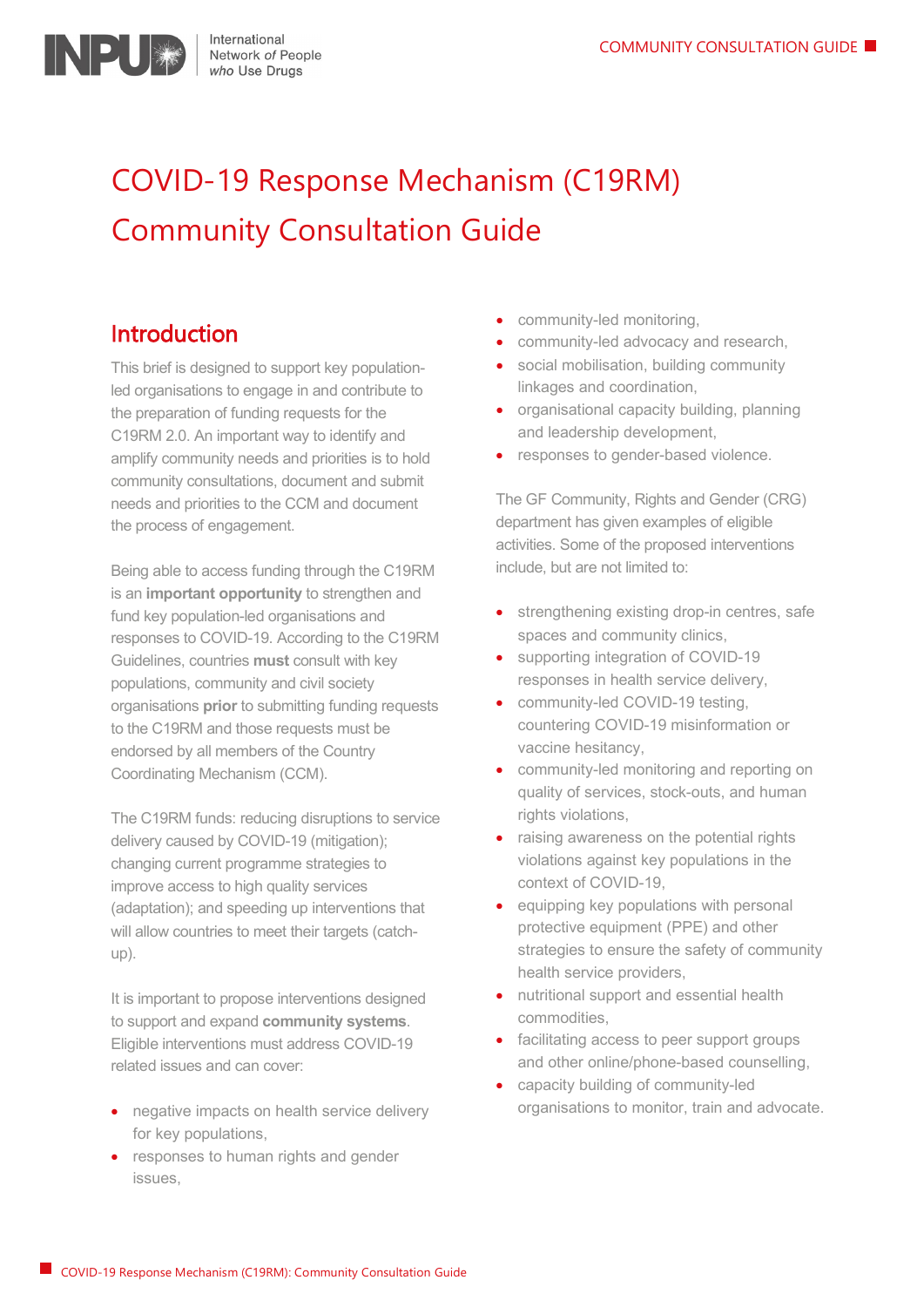

International Network of People who Use Drugs

Up to 25% of the CCM's 2021 funding is available to support increased engagement with communities and to coordinate with national response bodies and plans. Work with your CCM representative to request funds for more community engagement. Do this as early as possible!

## Organising and managing the consultation process

The first step in developing a submission to the C19RM is facilitating consultation and dialogues with key population representatives, that is gay and bisexual men, transgender people, male and female sex workers, people who use drugs and people living with HIV. Consultations should be inclusive and transparent. Consultations should identify the priority needs and record solutions to strengthen community-led responses.

Consultations could be organised face-to-face, virtually or through outreach at community hotspots. Reach out to other key populations and consider running joint consultations, or coordinate to make a joint submission, with all different community needs consolidated into a single document. This will have greater impact and strengthen the chances of community needs being included in the funding request.

Consultations should be organised as soon as possible; the sooner the consultations take place, the greater the chance that suggestions can be considered and included in the final submission. Check the [C19RM tracker](https://www.theglobalfund.org/en/covid-19/allocations-and-funding-request-tracker/) to see when your country is expected to submit its funding request and submit inputs **five days ahead of the deadline**.

Once a facilitator has been identified, they should rapidly read through the C19RM guidance documents, including the country allocation letter sent in April 2021. Resources are in the annex of this document.

#### *Planning the consultations*

The consultation process is a two-step process. The first step is to identify the needs of community and then prioritise those needs for funding, while the second step should focus on proposing interventions to meet these needs.

The consultation facilitator will be responsible for:

- *Preparing the meeting agenda*: see suggested draft agendas in the text box below.
- *Identifying participants to engage in the consultation process*: consider identifying 15 to 20 participants for the consultation.
- *Preparing invitation letters to participants, as well as defining consultation objectives*: Communicate consultation objectives clearly in simple language in the invitation letter with an attached agenda.
- *Facilitating discussions to identify and prioritise needs and define solutions*: most likely the consultations will need to be held online so ideally participants have reliable access to the internet. Some guiding questions are listed below.

*Implementing the consultation meetings*

The consultation meeting will be a three-step process:

- 1. Identify key issues and barriers,
- 2. Prioritise the most important issues and barriers to address,
- 3. Define the responses to be funded under the C19RM.

#### **Proposed agenda**

- **1.** Welcome address
- **2.** Objectives and expected outputs
- **3.** Brief overview the C19RM
- **4.** Identifying and prioritising needs
- **5.** Defining relevant interventions to respond to priority needs
- **6.** Next steps and Closing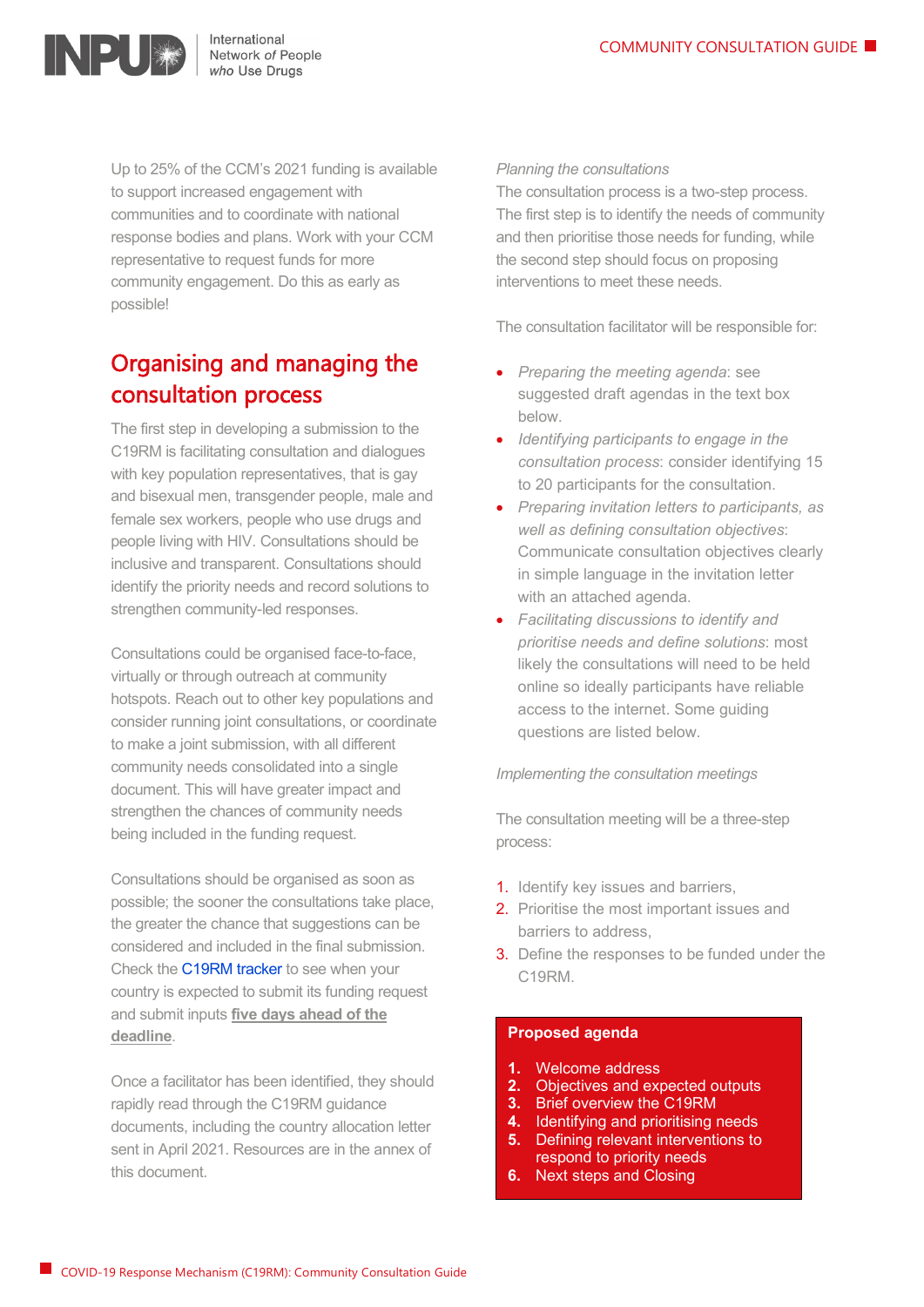

*Step 1: Identification of key issues and barriers*

Use the guiding questions below to stimulate discussion. The facilitator should also remind participants to focus on COVID-19 related issues and barriers.

Guiding questions should address these themes:

- Health service delivery.
- Human rights and gender related barriers to services,
- Community-led monitoring,
- Community-led advocacy and research
- Social mobilisation, building community linkages and coordination,
- Organisational capacity building, planning and leadership development,
- Responses to gender-based violence.

#### **Suggested guiding questions:**

- What are the main barriers as a result of COVID-19?
- How have these barriers negatively impacted accessibility and quality of services/human rights/community-led monitoring/community mobilization/network capacity building/genderbased violence?
- What evidence is currently available and what additional evidence do we need to confirm this?

#### *Step 2: Prioritisation for response*

Given there may be many issues and barriers, it will be important to select a few that participants agree are a priority.

A suggested prioritisation exercise: give each person a set number of votes to cast across the issues. For example, if each person has five votes, they can distribute them among five different options or cast them for one issue (five votes for one priority issue), two options (two votes for one issue and three for another issue; or four votes for one issue and one for another issue), etc. This voting method can easily be done in a face-to-face meeting with a flipchart and sticky notes or online using a mural-type platform (see for example [https://www.mural.co](https://www.mural.co/)).

#### *Step 3: Defining solutions*

Once there is agreement on the priorities, it will be important to propose how to address these with clear and specific interventions. The facilitator should invite participants to discuss and agree on the proposed interventions to overcome each of the priority issues or barriers.

#### **Suggested guiding questions to stimulate discussion on proposed interventions:**

- What interventions can be used to overcome the priority issue that was identified?
- Where will this intervention be implemented? Who will be the implementers? Who will benefit? How many people will be affected by the intervention?
- Are there obstacles that might limit implementation of the intervention?
- What resources will be needed to implement the intervention? Consider financial resources, human resources and technical support.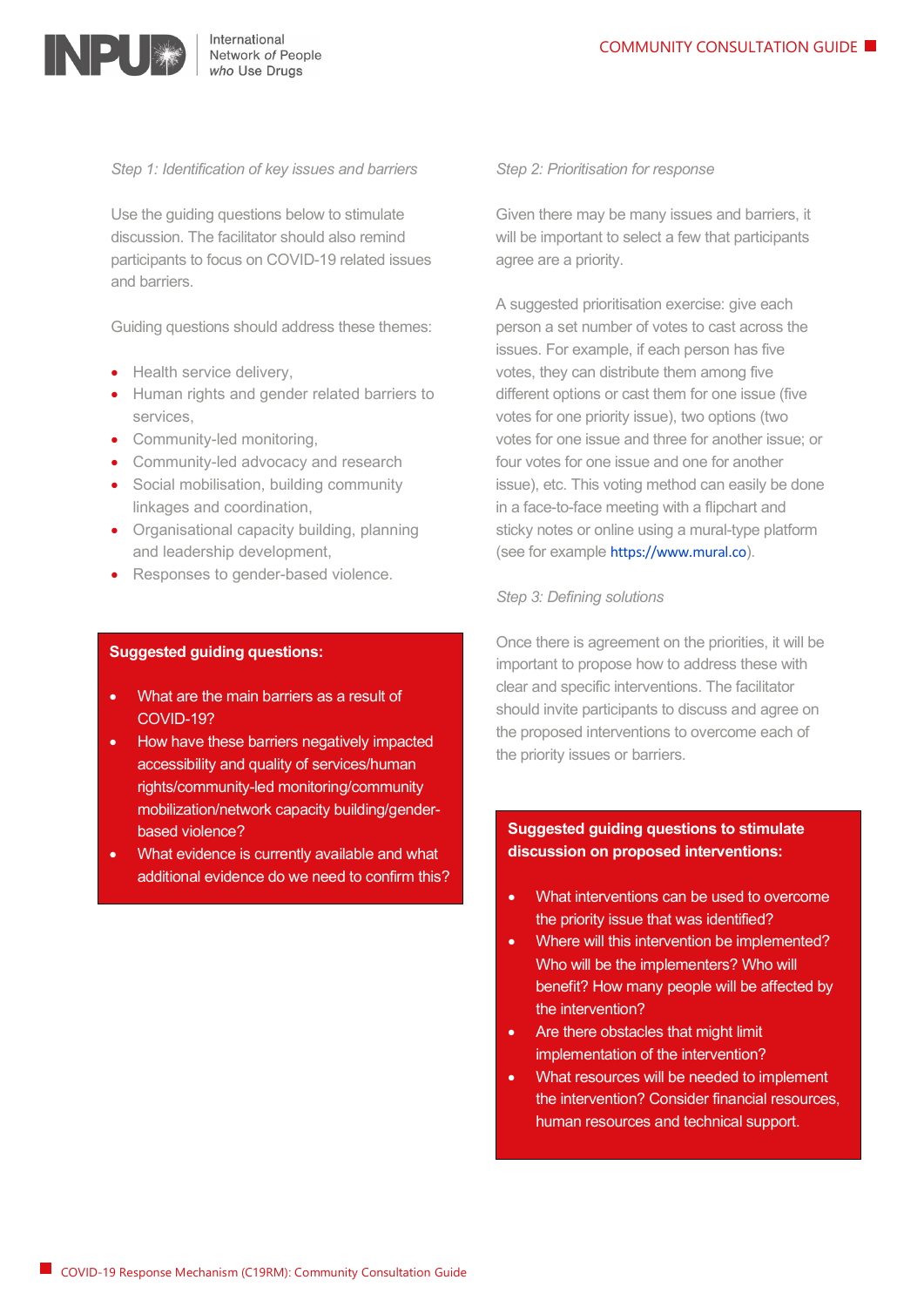

## Documenting the outcomes of the consultation process

Documentation of the consultation is needed to demonstrate that the community was consulted. It will be important to record the number of participants as well. Use the system you normally use, for safety and security of the community, to record participant information.

It will be important to prepare a report with community inputs and priorities. The report should not exceed 6 pages and should include:

- background information including the meeting objectives and number of participants,
- a list of guiding questions used and responses to those guiding questions,
- a list of issues and barriers that were identified and selected by the participants, in order of priority,
- a list of proposed interventions to address the priority issues and barriers.

Also consider using the form below to summarize the list of issues and barriers as well as the proposed interventions to overcome those as an annex to the report.

| <b>Summary list of community priorities</b>                                    |                          |                              |
|--------------------------------------------------------------------------------|--------------------------|------------------------------|
| <b>Location &amp; Date</b>                                                     |                          |                              |
| <b>Number of participants</b>                                                  |                          |                              |
| <b>Populations</b>                                                             |                          |                              |
| <b>Activity category</b>                                                       | <b>Issues / barriers</b> | <b>Proposed intervention</b> |
| Health service delivery to<br>key populations                                  |                          |                              |
| Community-led<br>monitoring                                                    |                          |                              |
| Community-led advocacy<br>and research                                         |                          |                              |
| Social mobilization,<br>leadership development<br>and coordination             |                          |                              |
| Institutional capacity<br>building, planning and<br>leadership development     |                          |                              |
| Responses to gender-<br>based violence                                         |                          |                              |
| Responding to barriers to<br>access health services<br>related to human rights |                          |                              |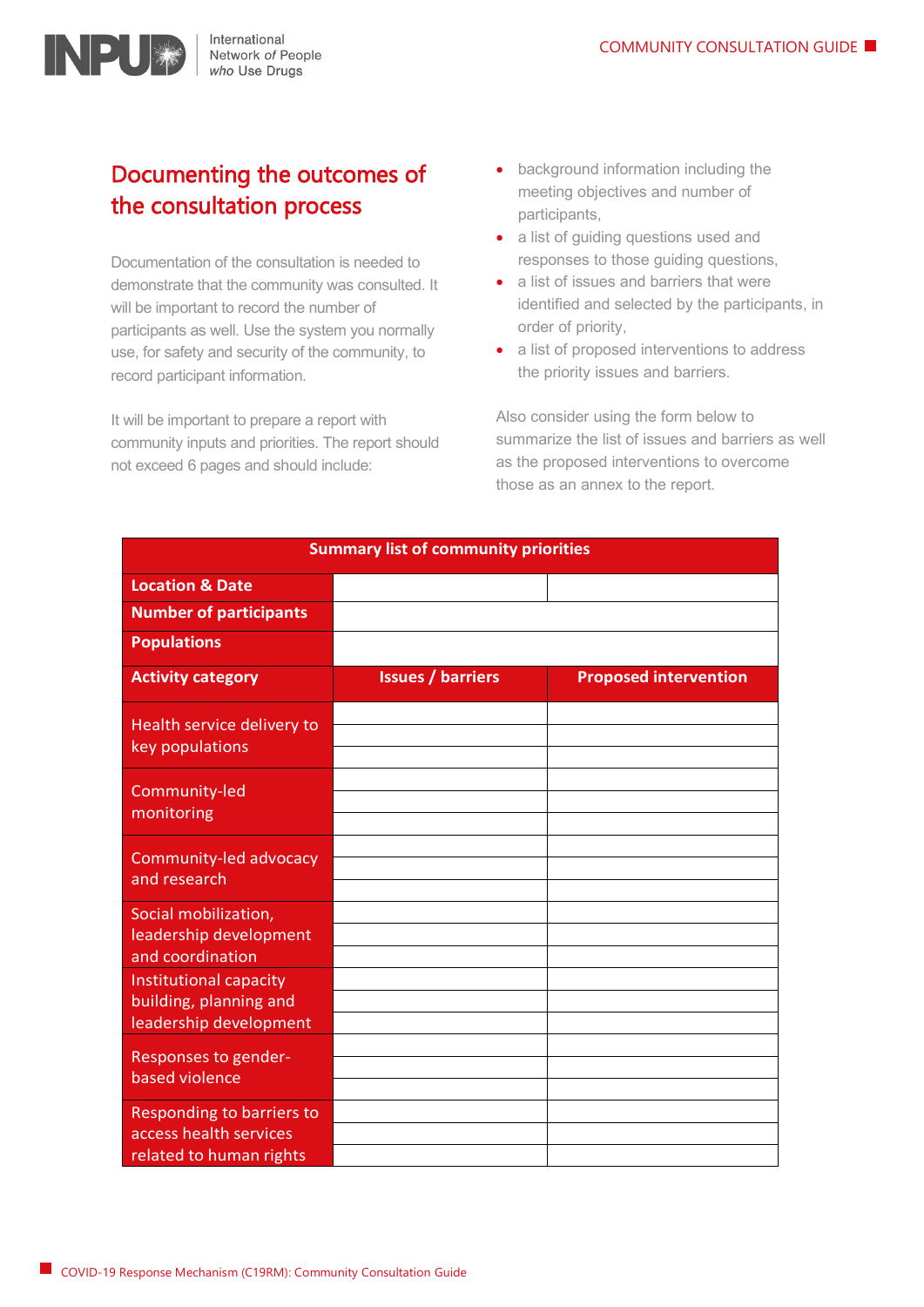

### Follow-up actions

*Sharing the report*

Once the consultations have been held and the report finalised, the results should be sent to CCM representatives and the CCM Secretariat to advocate for their integration in the C19RM country funding request. The report can also be sent to:

- Principal recipients,
- GF Portfolio Manager and other members of the Country Team,
- Global key population networks
- Regional Platforms,
- UNAIDS and WHO country representatives

#### *Advocating for community priorities*

Make sure to follow up and keep the pressure on the CCM to include the community's suggestions in the final submission to the C19RM and track progress on preparation and submission.

- Mobilise allies in support of the community's proposed interventions, such as UNAIDS, WHO and others who can influence the CCM,
- Share the report of your consultations with global key population networks so they can support your requests and follow community engagement,
- Reach out to anyone you know on the CCM writing team or working group preparing the country submission or advocate for being on that writing team or working group. If this is not possible, make sure there is still ongoing consultation with communities,
- Find out what interventions are (not) being integrated in the funding request and the amount of funding requested for community priorities compared to the total amount requested by the CCM,
- Ask for a copy of the final funding request to the C19RM prepared by the CCM.

#### *Additional resources*

- [C19RM Technical Information Note](https://www.theglobalfund.org/media/10749/covid19_c19rm-technical_informationnote_en.pdf)
- [COVID-19 Guidance Note: Community,](https://www.theglobalfund.org/media/9648/covid19_communityrightsgender_guidancenote_en.pdf)  [Rights and Gender](https://www.theglobalfund.org/media/9648/covid19_communityrightsgender_guidancenote_en.pdf)
- [COVID-19 Guidance Note: Human Rights in](https://www.theglobalfund.org/media/9538/covid19_humanrights_guidancenote_en.pdf?u=637250619960000000)  [the Times of COVID-19](https://www.theglobalfund.org/media/9538/covid19_humanrights_guidancenote_en.pdf?u=637250619960000000)
- [Key Population's engagement in the COVID-](https://gate.ngo/kp-engagement-c19rm/)[19 Response Mechanism \(C19RM\)](https://gate.ngo/kp-engagement-c19rm/)

*Technical Assistance*

**Key Population Networks**

- **[INPUD:](https://www.inpud.net/)** Judy Chang, [judychang@inpud.net](mailto:judychang@inpud.net)
- [GATE:](https://gate.ngo/) Erika Castellanos, [ecastellanos@gate.ngo](mailto:ecastellanos@gate.ngo)
- [MPACT:](https://mpactglobal.org/) Johnny Tohme, [Jtohme@mpactglobal.org](mailto:Jtohme@mpactglobal.org)

[NSWP](https://www.nswp.org/)**:** Mick Matthew, [mick.matthews@nswp.org](mailto:mick.matthews@nswp.org)

**CRG Regional Platforms**

- Anglophone Platform: Onesmus Mlewa Kalama [Kalama@eannaso.org](mailto:Kalama@eannaso.org)
- EECA Platform: Ivan Varentsov [Ivan@harmreductioneurasia.org](mailto:Ivan@harmreductioneurasia.org)
- APCASO**:** R.D. Marte [Rdmarte@apcaso.irg](mailto:Rdmarte@apcaso.irg)
- Francophone Platform: Ida Savadogo [Cat@rame-int.org](mailto:Cat@rame-int.org) [Cpprf@rame-int.org](mailto:Cpprf@rame-int.org)
- LAC Platform: Anuar Ismael Luna Cadena [Ct.plataforalac@vialibre.pe](mailto:Ct.plataforalac@vialibre.pe)